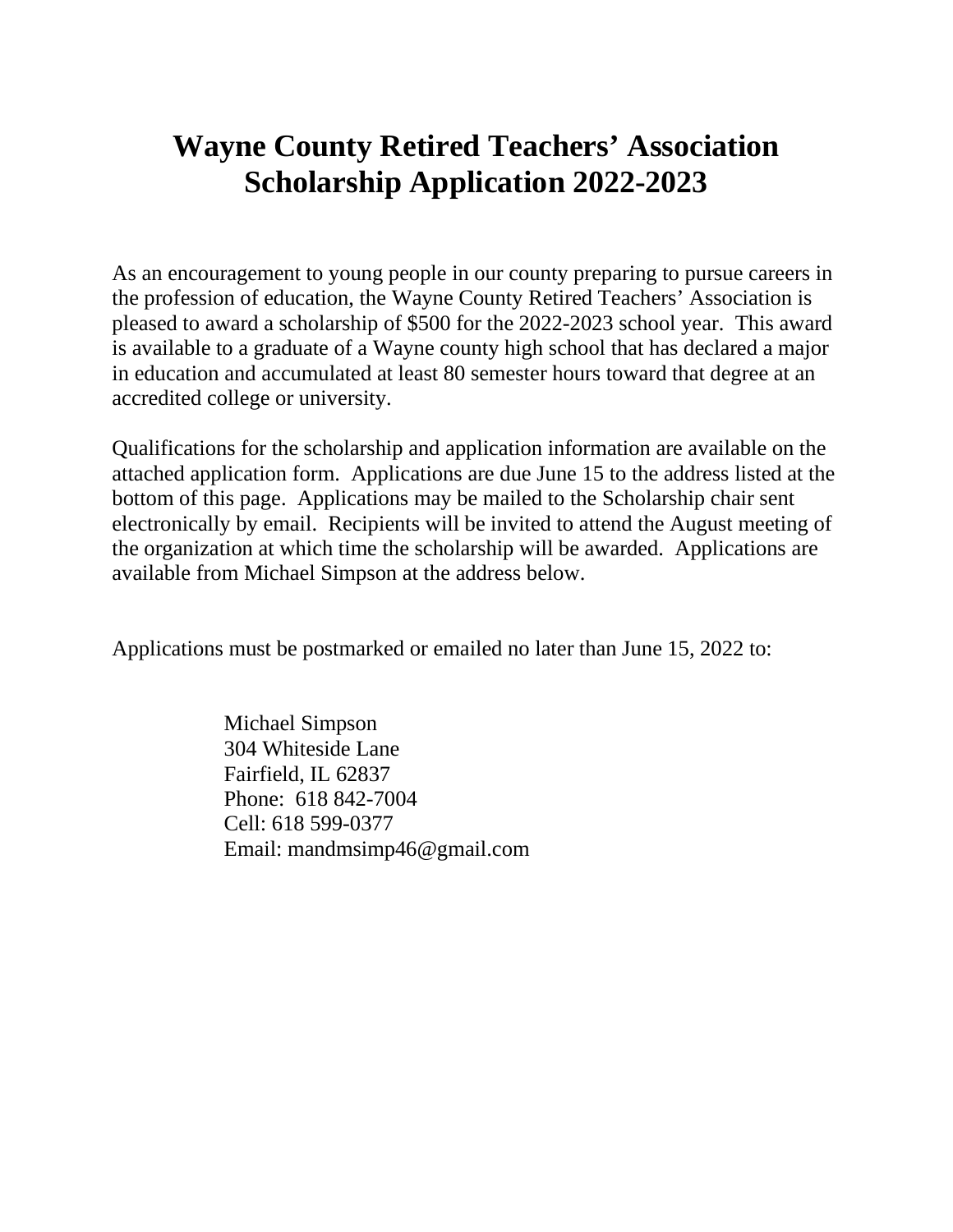# WAYNE COUNTY RETIRED TEACHERS' ASSOCIATION APPLICATION FOR \$500 SCHOLARSHIP

#### **To be a qualified candidate for this scholarship, the applicant must:**

Have graduated from a Wayne County High School Have 80 or more semester hours of college credits Have a 2.8 or better college GPA (4.0 scale) Be an education major with full intentions to teach upon graduation

### **The applicant shall provide the information requested below using the given outline as a guide for submission.**

#### **Personal information**

| Name                         | Address       |
|------------------------------|---------------|
| Phone #                      | Email address |
| Birth date                   |               |
| Mother's name and Occupation |               |
| Father's name and Occupation |               |
|                              |               |

## **Educational information**

Place and date of High School Graduation High School Grade Point Average College Grade Point Average to date College or University you now attend Projected date of graduation

#### **Work experience since high school**

**Community service activities since High School** (work done in clubs, organizations, churches, or major volunteer activities or events participation)

#### **When did you decide to become a teacher and why?** (50 words or less)

#### **What is your Major/Minor? Why did you choose these areas?** (50 words or less)

Thank you for applying for our scholarship. Please submit this information by mailing it to the address below or by submitting it electronically to the e-mail address given by **June 15, 2021.**

> Michael Simpson 304 Whiteside Lane Fairfield, IL 62837 email: mandmsimp46@gmail.com